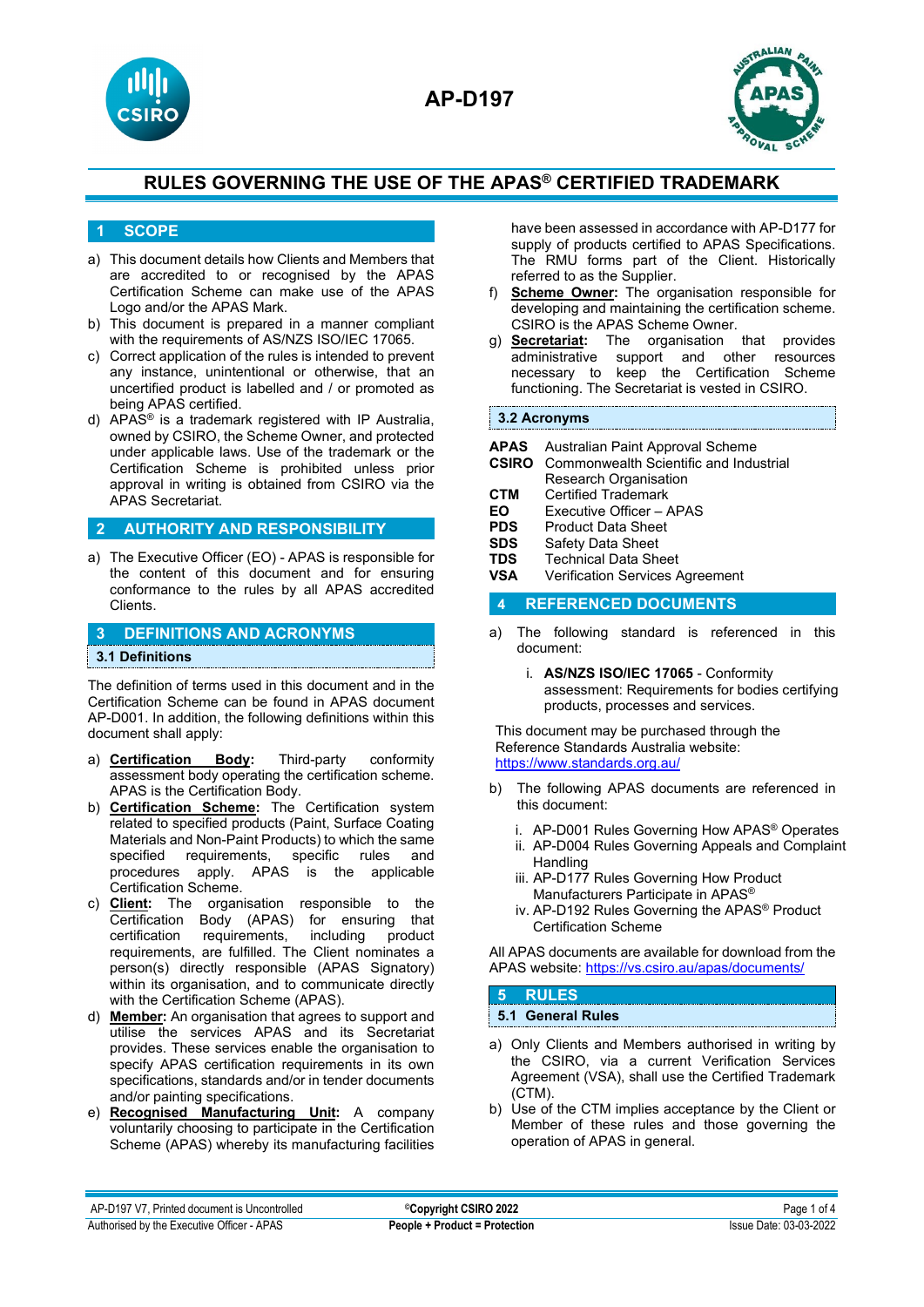



- c) Use of the CTM shall be in accordance with the VSA and the rules detailed in this document.
- d) Only the APAS Secretariat, under the direction of the APAS EO, may issue approval(s) for the use of the CTM.
- e) All uses of the CTM shall have the prior approval, in writing, of the APAS EO.
- f) The CTM, in various electronic formats, is available from the APAS Secretariat.
- g) The CTM shall only be used as displayed in Vectors 1 to 4 inclusive. No change(s) to the vectors is permissible.

#### **5.2 Specific Rules – APAS Logo**

a) The APAS Logo, refer to **Vectors 1 and 2**, may be used on Client and Member general business materials where APAS product certification is neither being claimed nor inferred.<br> **RALIAN** 



**Vector 1: The APAS Logo – RGB**



**Vector 2: The APAS Logo – B&W**

- b) The APAS Logo may be used on general materials, for example: business cards and websites, and promotional materials, for example: banners and brochures, **providing** there is **no** claim nor inference that any product(s) is APAS certified.
- c) The APAS Logo **must not be used** on any Product Data Sheet (PDS), Technical Data Sheet (TDS) and/or Safety Data Sheet (SDS).

#### **5.3 Specific Rules – APAS Mark**

a) The APAS Mark (with accompanying text as noted in clause 5.3 c) below), refer to **Vectors 3 and 4**, may be used on Client product packaging and/or labelling and product / technical data sheets where APAS product certification exists.



#### **Vector 3: The APAS Mark – RGB**



#### **Vector 4: The APAS Mark – B&W**

- b) The APAS Mark shall only be used on the packaging and/or labels of product which has been certified by the APAS Secretariat as conforming to an APAS Specification(s). Evidence of this certification exists by way of a Certificate of Product Conformity, issued by the APAS Secretariat, and held by the Client.
- c) On the packaging and/or label of an APAS certified product, the APAS Mark shall appear as shown with the approved wording and the specification number incorporated into the label design:



- d) An alternative way to denote APAS certification is to note on the packaging and/or label of an APAS certified product, the APAS specification number(s) to which the product is certified – "*Conforms to APAS nnnn*".
- e) Only products with **CLASS I** product certification can have their certification indicated on the product packaging and/or label, in accordance with clause 5.3 c) above and APAS document AP-D192.

**NOTE:** Clients and Members may use these Vectors as per above rules, however Members are **only** able to use Vectors 1 and 2 as Members do not seek product certification.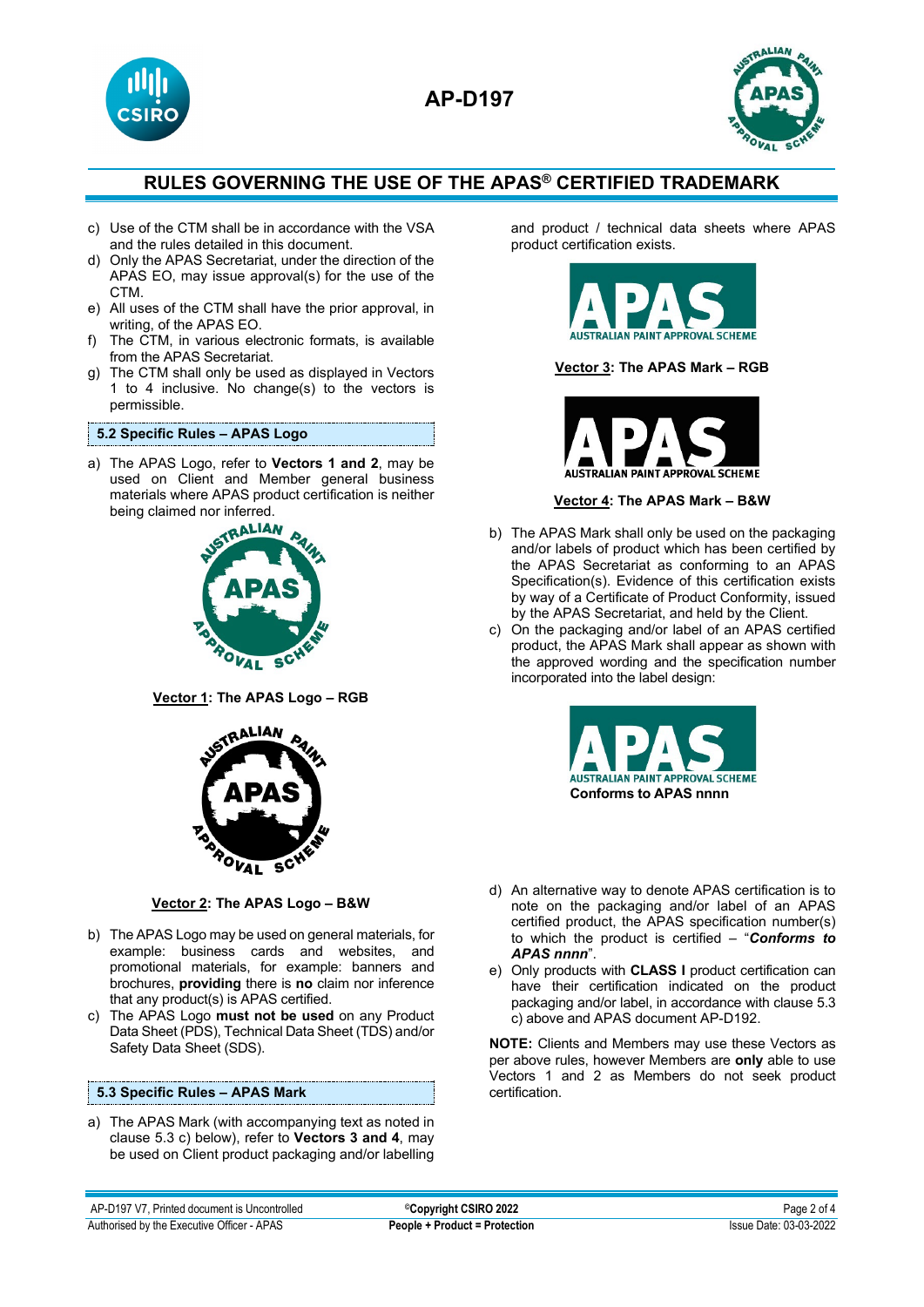



### **6 MISUSE OF THE CTM**

### **6.1 Definition of Misuse**

- a) Misuse of the CTM is defined as either:
	- i. Incorrect claims of conformance to APAS specification(s), unintentional or intended or,
	- ii. Failure to conform to any one or more of the rules detailed in this document.

#### **6.2 Complaints about Misuse**

a) Anyone can raise a complaint regarding alleged incorrect claims of conformance to APAS specification(s).

b) Such complaints shall be directed to, and investigated by, the APAS EO.

#### **6.3 Penalties for Misuse**

a) Penalties for misuse of the CTM are detailed in APAS document AP-D004.

#### **7 COMPLAINTS AND APPEALS**

- a) Clients and Members may lodge a complaint or an appeal against a decision made by the APAS Certification Body, Certification Scheme, Scheme Owner or any of its processes or personnel.
- b) Appeals and complaints shall subject to the process detailed in APAS document AP-D004